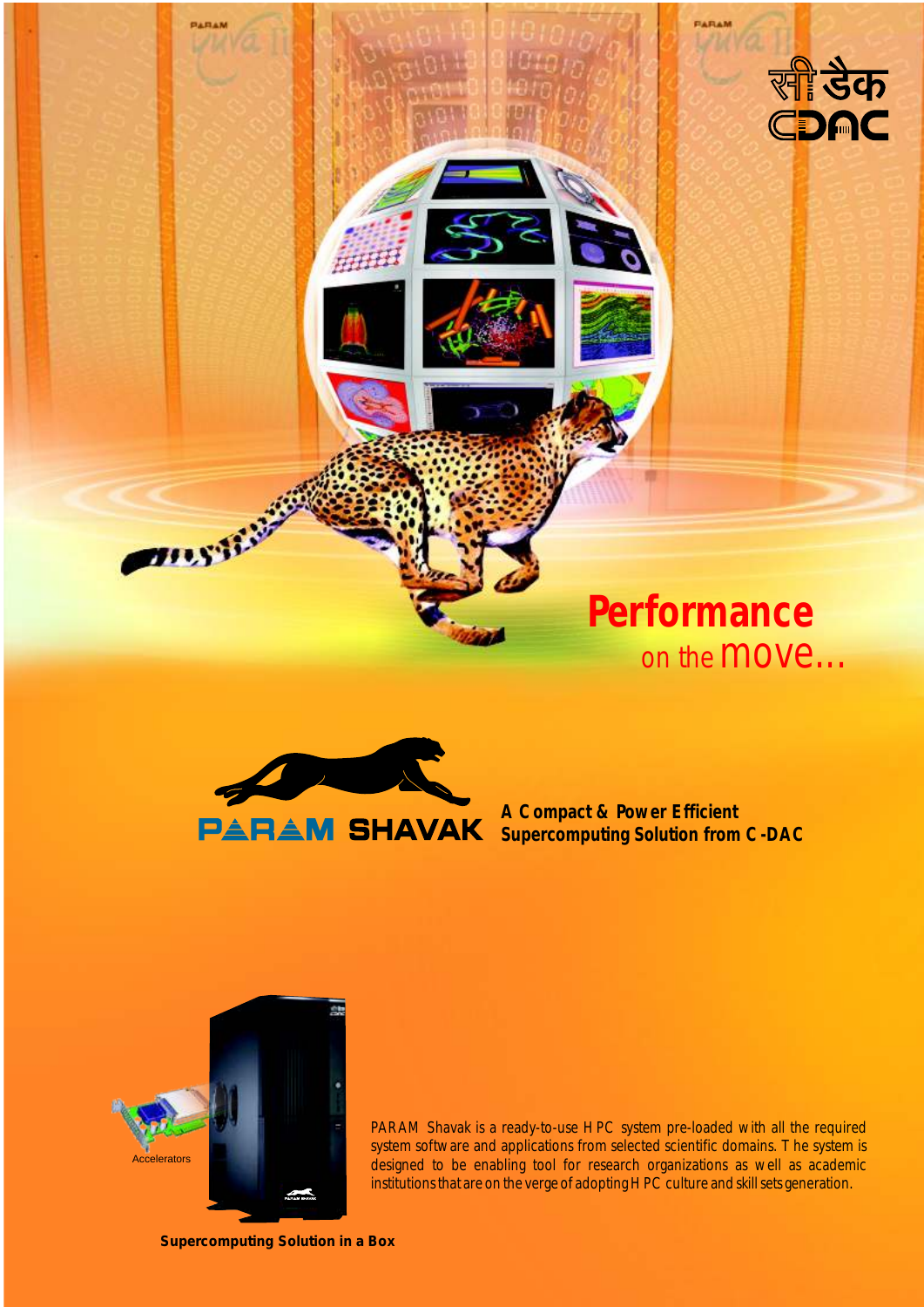#### **Need**

There is a growing recognition worldwide that information technology especially High Performance Computing (HPC) or supercomputing is the key resource for computational simulation and modelling leading to the economic growth of the nation. Several countries are taking initiatives to provide computing resources for their scientists and engineers for high –end educational and research purposes.

In order to contribute to the nation's R&D activities, C-DAC has developed a affordable 'Supercomputing in a Box' solution, christened as "PARAM Shavak". This solution is composed of hybrid computational hardware along with C-DAC's indigenously developed CHReME and Onama software packages along with several open source tools and applications. PARAM Shavak offers a affordable and yet computationally intensive solution to enable the creation of HPC aware skilled manpower for promoting R&D in the field of scientific and engineering domain.

## **PARAM Shavak - Supercomputer in a box with unbound performance features**

- **HPC system in a table top model.**
- HPC system in a table top model.<br>• Powered with minimum of 2 multicore CPUs each with at **least 10 cores along with either one or two number of many core or GPU accelerator cards.**
- **•** Phenomenal solution for academic, scientific and research **institutions that are on the verge of adopting high performance computing culture.**
- **•** Equipped with C-DAC's indigenously developed software **technologies for HPC applications in academic and scientific domains.**
- l **Easy to deploy solution with minimal datacentre infrastructure.**
- l **Pre-loaded with parallel programming development environment.**
- l **2 TF and above computing power.**



#### • Customizable as per the user hardware and software **requirement.**

- **Scalable model.**
- **•** Scalable model.<br>• Pre-loaded with Accelerator (GPGPU/MIC) enabled **parallel applications and development tools**
- **•** Access to C-DAC PARAM Yuva II at National Param **Supercomputing Facility for computations on a larger scale as per the NPSF usage policy.**
- Support for C-DAC's Reconfigurable Computing System **technology to speed up applications through hardware.**
- l **Resource for parallel programming training and workshops.**
- l **Affordable computing environment for the faculty, students – both undergraduate and post graduate, PhD scholars.**



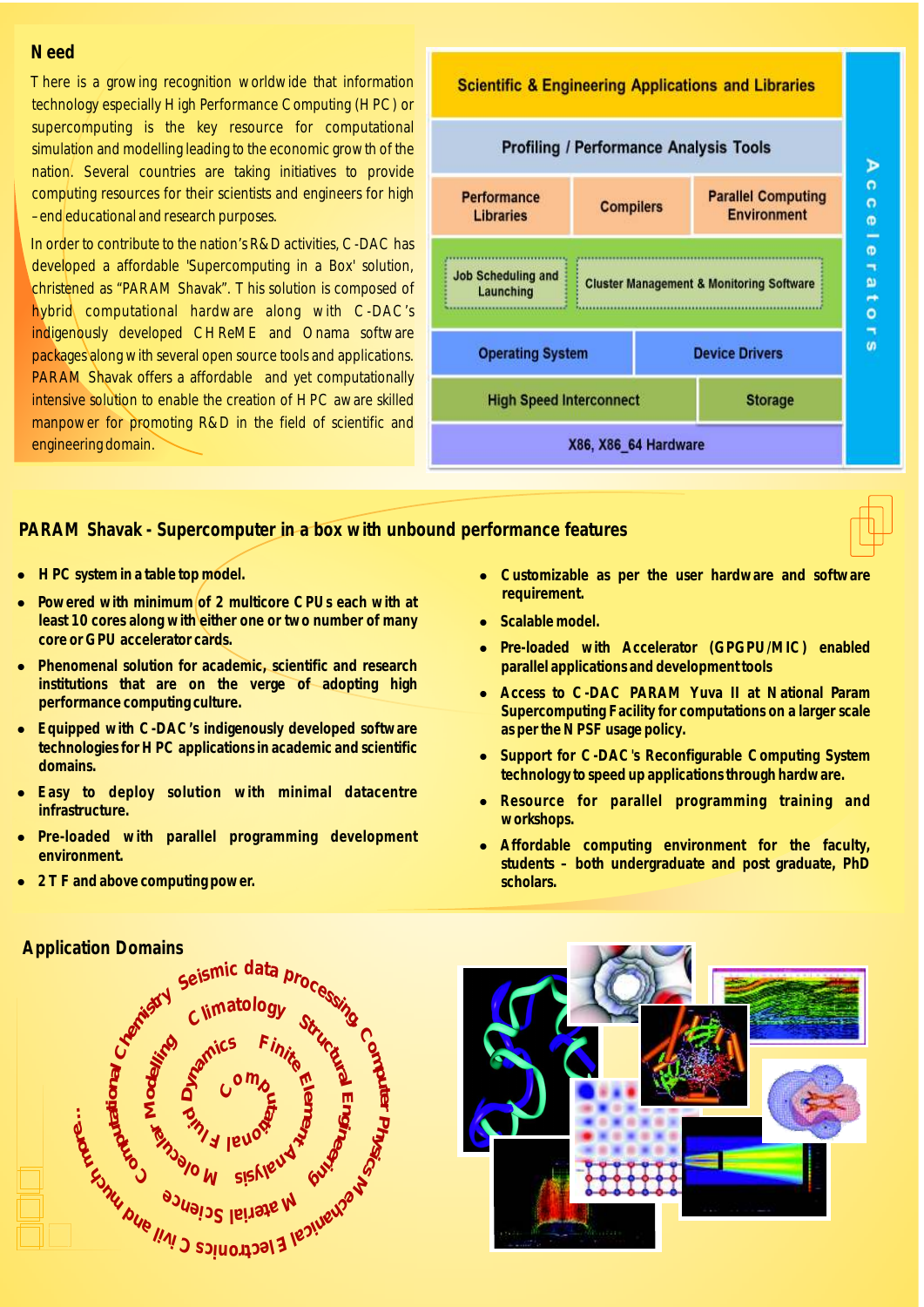## **Indigenous tools along with PARAM Shavak**



## **Onama**

Onama has been specially designed for the scientific and research institutions to inculcate and escalate HPC into the education curriculum at the early stage, thereby promoting high end research at the academic level with huge generation of HPC professional. It consists of HPC enabled open source and freeware tools in engineering domain. In the current scenario engineering students can augment their skill from practical to theoretical concepts with Onama.

#### **Salient Features**

- A well selected set of parallel as well as serial applications and tools across various engineering disciplines. In addition to this it consists of accelerator enabled applications in several domains namely molecular dynamics, bioinformatics, life sciences and physics.
- <sup>l</sup>Onama comes with built-in applications and execution model which allows the execution of desired applications with minimal efforts.
- It also provides access to various libraries like parallel libraries, performance libraries and engineering domain specific libraries that can be used to develop programs to solve the user's problems.
- lOnama offers unique opportunity to the faculty members of the engineering colleges to go beyond their conventional teaching practices and experiment with innovative learning techniques.

## **HPC Applications**

- mpiBLAST
- **GROMACS**
- **WRF**
- <sup>l</sup>MOM
- **ABINIT**
- Quantum Espresso
- Open FOAM etc. and Visualization tools

## **CHReME**

To access Linux-based HPC environments, scientists and researchers require expertise in Linux and HPC, which is something many do not have. CHReME empowers users with an intuitive GUI to exploit HPC resources and provides a layer of abstraction to shield them from the complexity of accessing HPC resources. This enables them to concentrate on their core research/scientific work. CHReME's Web Interface makes clusters of different magnitude easy to manage and monitor, which makes things easier for the HPC systems administrator while enabling researchers and scientists of varied domains to carry out their scientific simulation with minimal efforts.

### **Salient Features**

- User friendly web based GUI to access various HPC resources.
- Simplified and secure access to the HPC resources from the remote machine.
- Secure credential specific access on web through https.
- <sup>l</sup>Optimum utilization of HPC system's resources and resource reservation.
- Creation, submission, monitoring and management of jobs through GUI. Jobs are submitted through industry standard cluster schedulers at the backend.
- Personalized job list and job status information.
- <sup>l</sup>Graphical representation of the cluster resources and jobs.
- <sup>l</sup>Timely e-mail notification regarding job status.
- Portal provides a layer of abstraction to the end users by freeing them from the command line mode of execution in addition to providing benefits to the end users to focus on their scientific domain areas.